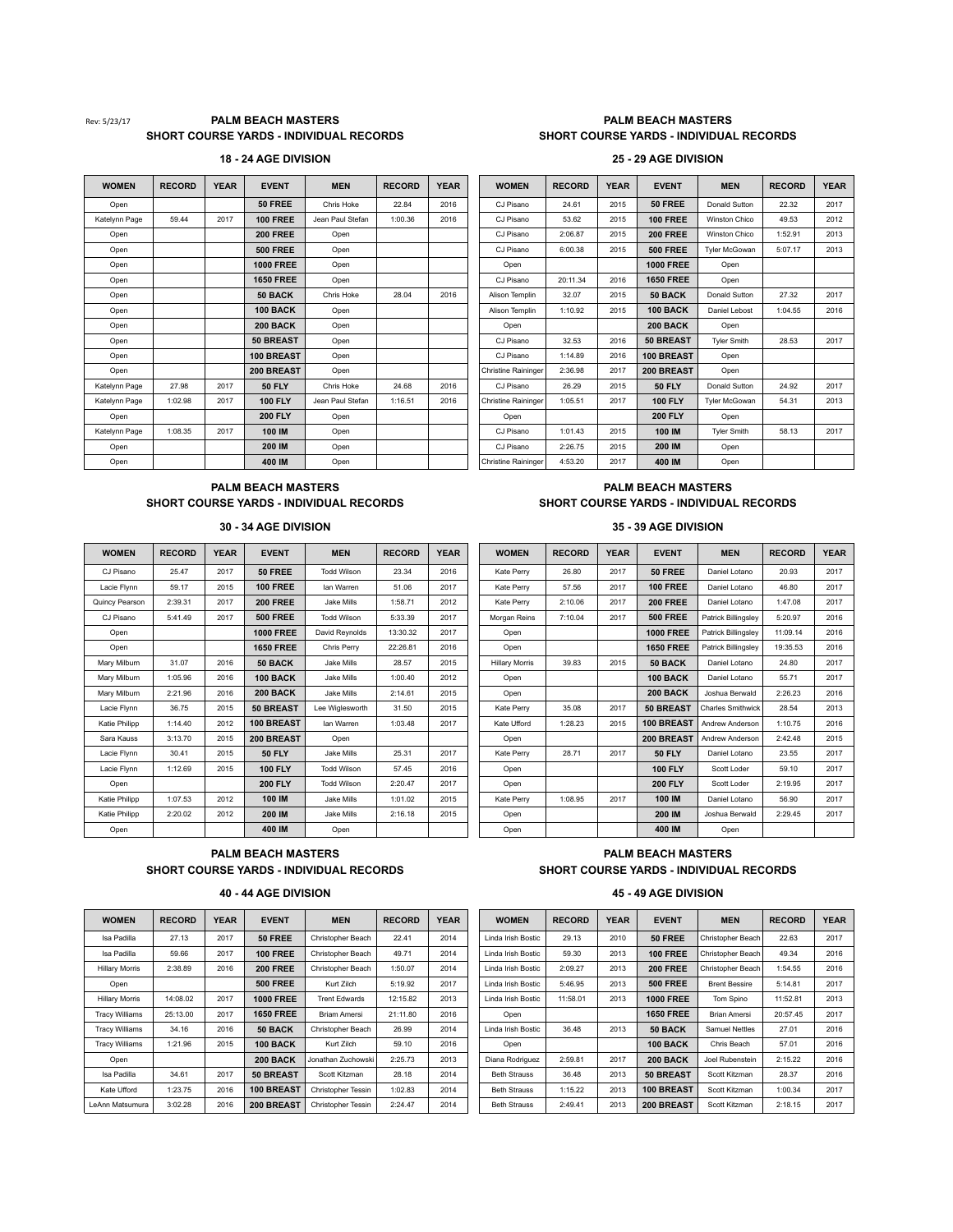| <b>50 FLY</b><br>31.39<br><b>50 FLY</b><br>2010<br>24.87<br>2014<br>45.79<br>24.44<br>2016<br>LeAnn Matsumura<br>Gloria Davenport<br>Christopher Beach<br>Christopher Beach<br><b>100 FLY</b><br><b>100 FLY</b><br>1:17.13<br>2016<br>2014<br>56.35<br>55.51<br><b>Tracy Williams</b><br>Scott Kitzman<br>Scott Kitzman<br>Open<br><b>200 FLY</b><br><b>200 FLY</b><br>2016<br>3:25.24<br>Open<br>LeAnn Matsumura<br>Open<br>Open<br>100 IM<br>100 IM<br>2014<br>1:09.63<br>2013<br>56.56<br>1:09.88<br>2017<br>56.17<br>Isa Padilla<br><b>Beth Strauss</b><br>Scott Kitzman<br>Scott Kitzman<br>2014<br>200 IM<br>2016<br>200 IM<br>3:13.59<br>2:13.68<br>2:11.99<br>Kurt Zilch<br>Sheila Donahoe<br><b>Brent Bassire</b><br>Open<br>6:42.70<br>2017<br>400 IM<br>400 IM<br>Open<br><b>Hillary Morris</b><br>Open<br>Open |  |  |  |  |  |  |  |      |
|----------------------------------------------------------------------------------------------------------------------------------------------------------------------------------------------------------------------------------------------------------------------------------------------------------------------------------------------------------------------------------------------------------------------------------------------------------------------------------------------------------------------------------------------------------------------------------------------------------------------------------------------------------------------------------------------------------------------------------------------------------------------------------------------------------------------------|--|--|--|--|--|--|--|------|
|                                                                                                                                                                                                                                                                                                                                                                                                                                                                                                                                                                                                                                                                                                                                                                                                                            |  |  |  |  |  |  |  | 2017 |
|                                                                                                                                                                                                                                                                                                                                                                                                                                                                                                                                                                                                                                                                                                                                                                                                                            |  |  |  |  |  |  |  | 2016 |
|                                                                                                                                                                                                                                                                                                                                                                                                                                                                                                                                                                                                                                                                                                                                                                                                                            |  |  |  |  |  |  |  |      |
|                                                                                                                                                                                                                                                                                                                                                                                                                                                                                                                                                                                                                                                                                                                                                                                                                            |  |  |  |  |  |  |  | 2016 |
|                                                                                                                                                                                                                                                                                                                                                                                                                                                                                                                                                                                                                                                                                                                                                                                                                            |  |  |  |  |  |  |  | 2017 |
|                                                                                                                                                                                                                                                                                                                                                                                                                                                                                                                                                                                                                                                                                                                                                                                                                            |  |  |  |  |  |  |  |      |

| Ann Matsumura         | 31.39   | 2016 | <b>50 FLY</b>  | Christopher Beach | 24.87   | 2014 | Gloria Davenport    | 45.79   | 2010 | <b>50 FLY</b>  | Christopher Beach    | 24.44   | 2017 |
|-----------------------|---------|------|----------------|-------------------|---------|------|---------------------|---------|------|----------------|----------------------|---------|------|
| <b>Tracy Williams</b> | 1:17.13 | 2016 | <b>100 FLY</b> | Scott Kitzman     | 55.5'   | 2014 | Open                |         |      | <b>100 FLY</b> | Scott Kitzman        | 56.35   | 2016 |
| Ann Matsumura         | 3:25.24 | 2016 | <b>200 FLY</b> | Open              |         |      | Open                |         |      | <b>200 FLY</b> | Open                 |         |      |
| Isa Padilla           | 1:09.88 | 2017 | 100 IM         | Scott Kitzman     | 56.17   | 2014 | <b>Beth Strauss</b> | 1:09.63 | 2013 | 100 IM         | Scott Kitzman        | 56.56   | 2016 |
| Open                  |         |      | 200 IM         | Kurt Zilch        | 2:11.99 | 2016 | Sheila Donahoe      | 3:13.59 | 2014 | 200 IM         | <b>Brent Bassire</b> | 2:13.68 | 2017 |
| <b>Hillary Morris</b> | 6:42.70 | 2017 | 400 IM         | Open              |         |      | Open                |         |      | 400 IM         | Open                 |         |      |

### **PALM BEACH MASTERS PALM BEACH MASTERS SHORT COURSE YARDS - INDIVIDUAL RECORDS SHORT COURSE YARDS - INDIVIDUAL RECORDS**

### **50 - 54 AGE DIVISION 55 - 59 AGE DIVISION**

| <b>WOMEN</b>           | <b>RECORD</b> | <b>YEAR</b> | <b>EVENT</b>      | <b>MEN</b>                  | <b>RECORD</b> | <b>YEAR</b> | <b>WOMEN</b>     | <b>RECORD</b> | <b>YEAR</b> | <b>EVENT</b>     | <b>MEN</b>             | <b>RECORD</b> | YEA  |
|------------------------|---------------|-------------|-------------------|-----------------------------|---------------|-------------|------------------|---------------|-------------|------------------|------------------------|---------------|------|
| Linda Irish Bostic     | 27.20         | 2015        | 50 FREE           | Mike Aubrev                 | 25.18         | 2017        | Karlyn Pipes     | 25.95         | 2017        | <b>50 FREE</b>   | Mike Aubrev            | 24.89         | 2017 |
| Linda Irish Bostic     | 58.41         | 2015        | <b>100 FREE</b>   | Francois Caudrillier        | 56.34         | 2017        | Karlyn Pipes     | 55.49         | 2017        | <b>100 FREE</b>  | Mike Aubrev            | 55.03         | 2017 |
| Linda Irish Bostic     | 2:07.32       | 2015        | <b>200 FREE</b>   | <b>Francois Caudrillier</b> | 2:07.55       | 2017        | Karlyn Pipes     | 1:57.90       | 2017        | <b>200 FREE</b>  | Mike Aubrev            | 2:03.07       | 2017 |
| Linda Irish Bostic     | 5:42.29       | 2015        | <b>500 FREE</b>   | Chip Green                  | 5:57.04       | 2015        | Karlyn Pipes     | 5:56.25       | 2017        | <b>500 FREE</b>  | Chip Green             | 5:58.06       | 2017 |
| Linda Irish Bostic     | 11:47.83      | 2016        | <b>1000 FREE</b>  | Open                        |               |             | Eney Jones       | 12:03.27      | 2017        | <b>1000 FREE</b> | Nathan Nevid           | 12:12.70      | 2015 |
| Linda Irish Bostic     | 19:59.81      | 2016        | <b>1650 FREE</b>  | Chip Green                  | 20:30.47      | 2015        | Darcy LaFountain | 21:36.27      | 2015        | <b>1650 FREE</b> | Mike Aubrev            | 19:27.21      | 2017 |
| <b>Theresa Andrews</b> | 30.52         | 2016        | 50 BACK           | <b>Francois Caudrillier</b> | 30.34         | 2017        | Karlyn Pipes     | 28.46         | 2017        | 50 BACK          | Carlos Berracol        | 29.21         | 2016 |
| Linda Irish Bostic     | 1:14.75       | 2015        | <b>100 BACK</b>   | <b>Francois Caudrillier</b> | 1:05.21       | 2017        | Karlyn Pipes     | 1:00.80       | 2017        | 100 BACK         | Chip Green             | 1:10.79       | 2016 |
| Linda Irish Bostic     | 2:42.79       | 2015        | 200 BACK          | <b>Francois Caudrillier</b> | 2:25.13       | 2017        | Karlyn Pipes     | 2:11.29       | 2017        | <b>200 BACK</b>  | Rob Sayre              | 2:31.28       | 2016 |
| Pamela Figoras         | 35.50         | 2015        | <b>50 BREAST</b>  | Eric Wynne                  | 34.29         | 2016        | Karlyn Pipes     | 33.22         | 2017        | <b>50 BREAST</b> | Mike Aubrev            | 28.81         | 2017 |
| Pamela Figoras         | 1:16.11       | 2015        | <b>100 BREAST</b> | Chuck Walker                | 1:40.36       | 2013        | Karlyn Pipes     | 1:15.90       | 2017        | 100 BREAST       | Mike Aubrev            | 1:04.20       | 2017 |
| Pamela Figoras         | 2:46.44       | 2015        | 200 BREAST        | Open                        |               |             | Chris Wenzel     | 2:52.65       | 2016        | 200 BREAST       | Mike Aubrey            | 2:25.87       | 2017 |
| Linda Irish Bostic     | 30.34         | 2015        | <b>50 FLY</b>     | <b>Francois Caudrillier</b> | 28.86         | 2017        | Chris Wenzel     | 30.42         | 2016        | <b>50 FLY</b>    | Mike Aubrey            | 26.05         | 2017 |
| Linda Irish Bostic     | 1:16.28       | 2016        | <b>100 FLY</b>    | Tom Sharpe                  | 1:10.39       | 2011        | Karlyn Pipes     | 1:00.41       | 2017        | <b>100 FLY</b>   | Mike Aubrev            | 57.92         | 2017 |
| Open                   |               |             | <b>200 FLY</b>    | Open                        |               |             | Karlyn Pipes     | 2:17.88       | 2017        | <b>200 FLY</b>   | <b>Hector Martinez</b> | 2:40.79       | 2017 |
| Linda Irish Bostic     | 1:08.68       | 2015        | 100 IM            | Douglas Meckelnburg         | 1:02.96       | 2017        | Karlyn Pipes     | 1:02.34       | 2017        | 100 IM           | Mike Aubrey            | 1:00.84       | 2017 |
| Linda Irish Bostic     | 2:30.83       | 2016        | 200 IM            | Douglas Meckelnburg         | 2:18.88       | 2017        | Karlyn Pipes     | 2:18.07       | 2017        | 200 IM           | Mike Aubrev            | 2:13.40       | 2017 |
| Linda Irish Bostic     | 5:20.06       | 2015        | 400 IM            | Douglas Meckelnburg         | 5:08.97       | 2017        | Karlyn Pipes     | 4:53.29       | 2017        | 400 IM           | Nathan Nevid           | 5:18.32       | 2015 |

|                 |               |             | <b>PALM BEACH MASTERS</b> | <b>SHORT COURSE YARDS - INDIVIDUAL RECORDS</b> |               |             |                     |               |             | <b>PALM BEACH MASTERS</b> | <b>SHORT COURSE YARDS - INDIVIDUAL RECORDS</b> |               |             |
|-----------------|---------------|-------------|---------------------------|------------------------------------------------|---------------|-------------|---------------------|---------------|-------------|---------------------------|------------------------------------------------|---------------|-------------|
|                 |               |             | 50 - 54 AGE DIVISION      |                                                |               |             |                     |               |             | 55 - 59 AGE DIVISION      |                                                |               |             |
| <b>WOMEN</b>    | <b>RECORD</b> | <b>YEAR</b> | <b>EVENT</b>              | <b>MEN</b>                                     | <b>RECORD</b> | <b>YEAR</b> | <b>WOMEN</b>        | <b>RECORD</b> | <b>YEAR</b> | <b>EVENT</b>              | <b>MEN</b>                                     | <b>RECORD</b> | <b>YEAR</b> |
| da Irish Bostic | 27.20         | 2015        | 50 FREE                   | Mike Aubrev                                    | 25.18         | 2017        | Karlyn Pipes        | 25.95         | 2017        | <b>50 FREE</b>            | Mike Aubrev                                    | 24.89         | 2017        |
| da Irish Bostic | 58.41         | 2015        | <b>100 FREE</b>           | <b>Francois Caudrillier</b>                    | 56.34         | 2017        | <b>Karlyn Pipes</b> | 55.49         | 2017        | <b>100 FREE</b>           | Mike Aubrey                                    | 55.03         | 2017        |
| da Irish Bostic | 2:07.32       | 2015        | <b>200 FREE</b>           | <b>Francois Caudrillier</b>                    | 2:07.55       | 2017        | Karlyn Pipes        | 1:57.90       | 2017        | <b>200 FREE</b>           | Mike Aubrey                                    | 2:03.07       | 2017        |
| da Irish Bostic | 5:42.29       | 2015        | <b>500 FREE</b>           | Chip Green                                     | 5:57.04       | 2015        | <b>Karlyn Pipes</b> | 5:56.25       | 2017        | <b>500 FREE</b>           | Chip Green                                     | 5:58.06       | 2017        |
| da Irish Bostic | 11:47.83      | 2016        | <b>1000 FREE</b>          | Open                                           |               |             | Eney Jones          | 12:03.27      | 2017        | <b>1000 FREE</b>          | Nathan Nevid                                   | 12:12.70      | 2015        |
| da Irish Bostic | 19:59.81      | 2016        | <b>1650 FREE</b>          | Chip Green                                     | 20:30.47      | 2015        | Darcy LaFountain    | 21:36.27      | 2015        | <b>1650 FREE</b>          | Mike Aubrev                                    | 19:27.21      | 2017        |
| resa Andrews    | 30.52         | 2016        | 50 BACK                   | <b>Francois Caudrillier</b>                    | 30.34         | 2017        | Karlyn Pipes        | 28.46         | 2017        | 50 BACK                   | Carlos Berracol                                | 29.21         | 2016        |
| da Irish Bostic | 1:14.75       | 2015        | 100 BACK                  | <b>Francois Caudrillier</b>                    | 1:05.21       | 2017        | Karlyn Pipes        | 1:00.80       | 2017        | 100 BACK                  | Chip Green                                     | 1:10.79       | 2016        |
| da Irish Bostic | 2:42.79       | 2015        | <b>200 BACK</b>           | <b>Francois Caudrillier</b>                    | 2:25.13       | 2017        | Karlyn Pipes        | 2:11.29       | 2017        | <b>200 BACK</b>           | Rob Sayre                                      | 2:31.28       | 2016        |
| mela Figoras    | 35.50         | 2015        | <b>50 BREAST</b>          | Eric Wynne                                     | 34.29         | 2016        | Karlyn Pipes        | 33.22         | 2017        | <b>50 BREAST</b>          | Mike Aubrey                                    | 28.81         | 2017        |
| mela Figoras    | 1:16.11       | 2015        | <b>100 BREAST</b>         | Chuck Walker                                   | 1:40.36       | 2013        | <b>Karlyn Pipes</b> | 1:15.90       | 2017        | <b>100 BREAST</b>         | Mike Aubrev                                    | 1:04.20       | 2017        |
| mela Figoras    | 2:46.44       | 2015        | 200 BREAST                | Open                                           |               |             | Chris Wenzel        | 2:52.65       | 2016        | 200 BREAST                | Mike Aubrev                                    | 2:25.87       | 2017        |
| da Irish Bostic | 30.34         | 2015        | <b>50 FLY</b>             | <b>Francois Caudrillier</b>                    | 28.86         | 2017        | Chris Wenzel        | 30.42         | 2016        | <b>50 FLY</b>             | Mike Aubrev                                    | 26.05         | 2017        |
| da Irish Bostic | 1:16.28       | 2016        | <b>100 FLY</b>            | Tom Sharpe                                     | 1:10.39       | 2011        | Karlyn Pipes        | 1:00.41       | 2017        | <b>100 FLY</b>            | Mike Aubrey                                    | 57.92         | 2017        |
| Open            |               |             | <b>200 FLY</b>            | Open                                           |               |             | <b>Karlyn Pipes</b> | 2:17.88       | 2017        | <b>200 FLY</b>            | <b>Hector Martinez</b>                         | 2:40.79       | 2017        |
| da Irish Bostic | 1:08.68       | 2015        | 100 IM                    | Douglas Meckelnburg                            | 1:02.96       | 2017        | Karlyn Pipes        | 1:02.34       | 2017        | 100 IM                    | Mike Aubrev                                    | 1:00.84       | 2017        |

### **PALM BEACH MASTERS PALM BEACH MASTERS SHORT COURSE YARDS - INDIVIDUAL RECORDS SHORT COURSE YARDS - INDIVIDUAL RECORDS**

### **60 -64 AGE DIVISION 65 - 69 AGE DIVISION**

| <b>WOMEN</b>        | <b>RECORD</b> | <b>YEAR</b> | <b>EVENT</b>      | <b>MEN</b>       | <b>RECORD</b> | <b>YEAR</b> | <b>WOMEN</b>        | <b>RECORD</b> | <b>YEAR</b> | <b>EVENT</b>     | <b>MEN</b>     | <b>RECORD</b> | <b>YEAR</b> |
|---------------------|---------------|-------------|-------------------|------------------|---------------|-------------|---------------------|---------------|-------------|------------------|----------------|---------------|-------------|
| Darcy LaFontaine    | 30.63         | 2016        | 50 FREE           | Michael Yagemann | 27.43         | 2017        | Fran Hare           | 30.07         | 2017        | <b>50 FREE</b>   | Lee Childs     | 25.80         | 2017        |
| Darcy LaFontaine    | 1:05.85       | 2017        | <b>100 FREE</b>   | Michael Yagemann | 59.20         | 2017        | Fran Hare           | 1:06.28       | 2016        | <b>100 FREE</b>  | Lee Childs     | 57.14         | 2017        |
| Laurie Samuelson    | 2:23.18       | 2016        | <b>200 FREE</b>   | Michael Yagemann | 2:08.29       | 2016        | Fran Hare           | 2:25.47       | 2017        | <b>200 FREE</b>  | Lee Childs     | 2:10.20       | 2017        |
| Laurie Samuelson    | 6:08.42       | 2016        | <b>500 FREE</b>   | Open             |               |             | Fran Hare           | 6:31.19       | 2017        | <b>500 FREE</b>  | Henry Eckstein | 8:47.12       | 2017        |
| Laurie Samuelson    | 12:44.86      | 2016        | <b>1000 FREE</b>  | Open             |               |             | Fran Hare           | 13:30.45      | 2016        | <b>1000 FREE</b> | Robert Heacock | 14:27.91      | 2017        |
| Laurie Samuelson    | 2:58.35       | 2016        | <b>1650 FREE</b>  | Open             |               |             | Fran Hare           | 22:28.03      | 2016        | <b>1650 FREE</b> | Open           |               |             |
| Darcy LaFontaine    | 36.63         | 2016        | 50 BACK           | Douglas Long     | 32.97         | 2015        | Bonnie Johnston     | 40.22         | 2017        | 50 BACK          | George Schmidt | 31.00         | 2017        |
| Darcy LaFontaine    | 1:22.89       | 2017        | 100 BACK          | Douglas Long     | 1:12.35       | 2015        | Fran Hare           | 1:26.29       | 2016        | 100 BACK         | George Schmidt | 1:06.77       | 2017        |
| Darcy LaFontaine    | 2:55.71       | 2017        | <b>200 BACK</b>   | Open             |               |             | Robyne Camp         | 6:38.33       | 2017        | <b>200 BACK</b>  | George Schmidt | 2:27.22       | 2017        |
| Maureen Fitzpatrick | 41.31         | 2016        | <b>50 BREAST</b>  | Michael Yagemann | 35.80         | 2016        | Maureen Fitzpatrick | 42.43         | 2017        | <b>50 BREAST</b> | George Schmidt | 33.20         | 2017        |
| Mary Moak           | 1:32.64       | 2017        | <b>100 BREAST</b> | Michael Yagemann | 1:17.51       | 2016        | Maureen Fitzpatrick | 1:34.97       | 2017        | 100 BREAST       | George Schmidt | 1:17.71       | 2017        |
| Maureen Fitzpatrick | 3:19.97       | 2016        | 200 BREAST        | Open             |               |             | Kathi Peck          | 3:27.52       | 2017        | 200 BREAST       | Robert Tipple  | 4:03.08       | 2016        |
| Maureen Fitzpatrick | 46.53         | 2016        | <b>50 FLY</b>     | Marc Sickle      | 29.39         | 2016        | Debbie Bradbury     | 41.00         | 2017        | <b>50 FLY</b>    | Lee Childs     | 27.49         | 2017        |
| Laurie Samuelson    | 1:16.48       | 2016        | <b>100 FLY</b>    | Marc Sickle      | 1:10.17       | 2016        | Open                |               |             | <b>100 FLY</b>   | Lee Childs     | 1:03.63       | 2017        |
| Open                |               |             | <b>200 FLY</b>    | Open             |               |             | Maureen Fitzpatrick | 3:37.02       | 2017        | <b>200 FLY</b>   | Open           |               |             |
| Polly Edwards       | 1:26.27       | 2017        | 100 IM            | Marc Sickle      | 1:12.51       | 2016        | Suzanne Mitchell    | 1:51.47       | 2017        | 100 IM           | George Schmidt | 1:04.83       | 2017        |
| Laurie Samuelson    | 2:48.83       | 2016        | 200 IM            | Lars Ferron      | 2:52.87       | 2017        | Maureen Fitzpatrick | 3:29.82       | 2017        | 200 IM           | Lee Childs     | 2:28.39       | 2017        |
| Laurie Samuelson    | 6:00.56       | 2016        | 400 IM            | Lars Ferron      | 6:15.30       | 2017        | Maureen Fitzpatrick | 7:18.86       | 2017        | 400 IM           | Lee Childs     | 5:30.52       | 2017        |

| Fran Hare           | 2:25.47  | 2017 | <b>200 FRFF</b>  | Lee Childs     | 2:10.20  | 2017 |
|---------------------|----------|------|------------------|----------------|----------|------|
| Fran Hare           | 6:31.19  | 2017 | <b>500 FREE</b>  | Henry Eckstein | 8:47.12  | 2017 |
| Fran Hare           | 13:30.45 | 2016 | <b>1000 FREE</b> | Robert Heacock | 14:27.91 | 2017 |
| Fran Hare           | 22:28.03 | 2016 | <b>1650 FREE</b> | Open           |          |      |
| Bonnie Johnston     | 40.22    | 2017 | 50 BACK          | George Schmidt | 31.00    | 2017 |
| Fran Hare           | 1:26.29  | 2016 | 100 BACK         | George Schmidt | 1:06.77  | 2017 |
| Robyne Camp         | 6:38.33  | 2017 | <b>200 BACK</b>  | George Schmidt | 2:27.22  | 2017 |
| Maureen Fitzpatrick | 42.43    | 2017 | 50 BREAST        | George Schmidt | 33.20    | 2017 |
| Maureen Fitzpatrick | 1:34.97  | 2017 | 100 BREAST       | George Schmidt | 1:17.71  | 2017 |
| Kathi Peck          | 3:27.52  | 2017 | 200 BREAST       | Robert Tipple  | 4:03.08  | 2016 |
| Debbie Bradbury     | 41.00    | 2017 | <b>50 FLY</b>    | Lee Childs     | 27.49    | 2017 |
| Open                |          |      | <b>100 FLY</b>   | Lee Childs     | 1:03.63  | 2017 |
| Maureen Fitzpatrick | 3:37.02  | 2017 | <b>200 FLY</b>   | Open           |          |      |
| Suzanne Mitchell    | 1:51.47  | 2017 | <b>100 IM</b>    | George Schmidt | 1:04.83  | 2017 |
| Maureen Fitzpatrick | 3:29.82  | 2017 | 200 IM           | Lee Childs     | 2:28.39  | 2017 |
| Maureen Fitzpatrick | 7:18.86  | 2017 | 400 IM           | Lee Childs     | 5:30.52  | 2017 |
|                     |          |      |                  |                |          |      |

### **PALM BEACH MASTERS PALM BEACH MASTERS SHORT COURSE YARDS - INDIVIDUAL RECORDS SHORT COURSE YARDS - INDIVIDUAL RECORDS**

| <b>WOMEN</b>     | <b>RECORD</b> | <b>YEAR</b> | <b>EVENT</b>     | <b>MEN</b>   | <b>RECORD</b> | <b>YEAR</b> | <b>WOMEN</b> | <b>RECORD</b> | <b>YEAR</b> | <b>EVENT</b>     | <b>MEN</b>    | <b>RECORD</b> | YEAI |
|------------------|---------------|-------------|------------------|--------------|---------------|-------------|--------------|---------------|-------------|------------------|---------------|---------------|------|
| Jeannie Mitchell | 39.19         | 2017        | <b>50 FREE</b>   | Dave Quiggin | 26.15         | 2017        | Open         |               |             | <b>50 FREE</b>   | P Alex Fisher | 33.50         | 2017 |
| Jeannie Mitchell | 1:26.22       | 2017        | <b>100 FREE</b>  | Dave Quiggin | 57.63         | 2016        | Open         |               |             | <b>100 FREE</b>  | P Alex Fisher | 1:17.49       | 2017 |
| Jeannie Mitchell | 3:11.09       | 2017        | <b>200 FREE</b>  | Dave Quiggin | 2:09.43       | 2016        | Open         |               |             | <b>200 FREE</b>  | P Alex Fisher | 3:03.51       | 2017 |
| Carolynn Foley   | 8:42.58       | 2016        | <b>500 FREE</b>  | Dave Quiggin | 5:58.61       | 2017        | Open         |               |             | <b>500 FREE</b>  | Peter Bugel   | 8:53.25       | 2016 |
| Carolynn Foley   | 17:59.63      | 2016        | <b>1000 FREE</b> | Dave Quiggin | 12:48.42      | 2017        | Joan Griffin | 20:37.27      | 2017        | <b>1000 FREE</b> | P Alex Fisher | 18:18.89      | 2017 |

### **70 -74 AGE DIVISION 75 - 79 AGE DIVISION**

| <b>WOMEN</b>         | <b>RECORD</b> | <b>YEAR</b> | <b>EVENT</b>     | <b>MEN</b>   | <b>RECORD</b> | <b>YEAR</b> | <b>WOMEN</b> | <b>RECORD</b> | <b>YEAR</b> | <b>EVENT</b>     | <b>MEN</b>    | <b>RECORD</b> | <b>YEAR</b> |
|----------------------|---------------|-------------|------------------|--------------|---------------|-------------|--------------|---------------|-------------|------------------|---------------|---------------|-------------|
| annie Mitchell       | 39.19         | 2017        | <b>50 FREE</b>   | Dave Quiggin | 26.15         | 2017        | Open         |               |             | <b>50 FREE</b>   | P Alex Fisher | 33.50         | 2017        |
| annie Mitchell       | 1:26.22       | 2017        | <b>100 FREE</b>  | Dave Quiggin | 57.63         | 2016        | Open         |               |             | <b>100 FREE</b>  | P Alex Fisher | :17.49        | 2017        |
| annie Mitchell       | 3:11.09       | 2017        | <b>200 FREE</b>  | Dave Quiggin | 2:09.43       | 2016        | Open         |               |             | <b>200 FREE</b>  | P Alex Fisher | 3:03.51       | 2017        |
| <b>irolvnn Folev</b> | 8:42.58       | 2016        | <b>500 FREE</b>  | Dave Quiggin | 5:58.61       | 2017        | Open         |               |             | <b>500 FREE</b>  | Peter Bugel   | 8:53.25       | 2016        |
| ırolynn Foley        | 17:59.63      | 2016        | <b>1000 FREE</b> | Dave Quiggin | 12:48.42      | 2017        | Joan Griffin | 20:37.27      | 2017        | <b>1000 FREE</b> | P Alex Fisher | 18:18.89      | 2017        |